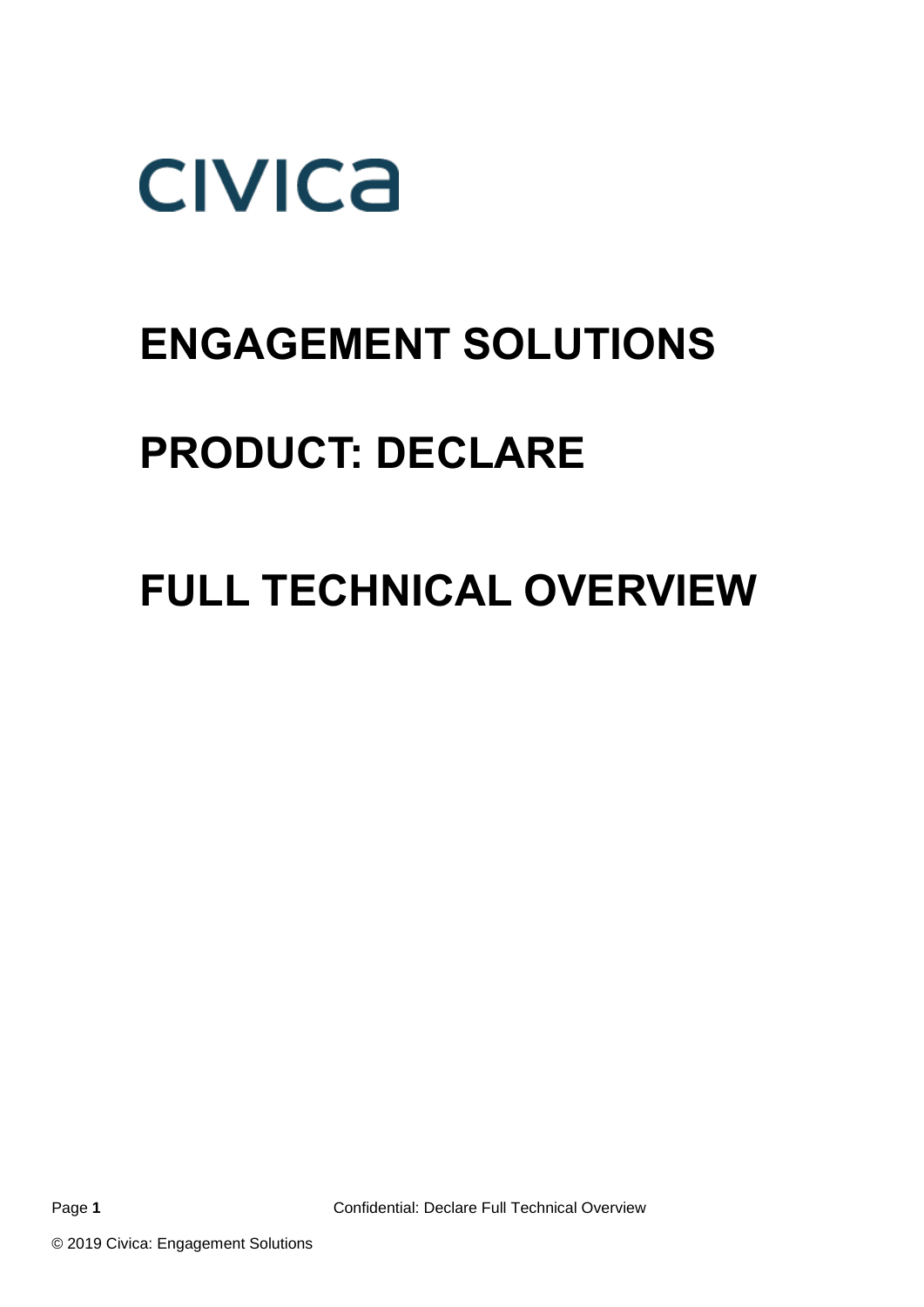# **TABLE OF CONTENTS**

<span id="page-1-0"></span>

| <b>SECTION 1</b>                                                                   | 3                       |
|------------------------------------------------------------------------------------|-------------------------|
| <b>1.1. NETWORK</b>                                                                | 3                       |
| <b>1.2. SECURE HOSTING</b>                                                         | 3                       |
| <b>1.3. DATA ACCESS</b>                                                            | 4                       |
| <b>1.4. APPLICATION DEVELOPMENT</b>                                                | 4                       |
| <b>SECTION 2</b>                                                                   | 5                       |
| <b>2.1. APPLICATION ARCHITECTURE</b>                                               | 5                       |
| <b>2.2. USER INTERFACE LAYER</b>                                                   | 5                       |
| <b>2.3. PRESENTATION LAYER</b>                                                     | 5                       |
| <b>2.4. DATA LAYER</b>                                                             | 5                       |
| <b>2.5. COMMUNICATION SECURITY</b>                                                 | 5                       |
| <b>2.6. PATH TAKEN BY SECURE SESSION THROUGH WEB</b><br><b>HOSTING ENVIRONMENT</b> | 5                       |
| <b>SECTION 3</b>                                                                   | 6                       |
| <b>3.1. DISASTER RECOVERY</b>                                                      | 6                       |
| <b>3.2. WEB HOSTING AND DISASTER RECOVERY BASE</b><br><b>DESIGN</b>                | 6                       |
| <b>SECTION 4</b>                                                                   | 6                       |
| <b>4.1. WEB SERVICES AND NETWORK MONITORING</b>                                    | 6                       |
| <b>SECTION 5</b>                                                                   | $\overline{\mathbf{z}}$ |
| 5.1. SUMMARY                                                                       | $\overline{7}$          |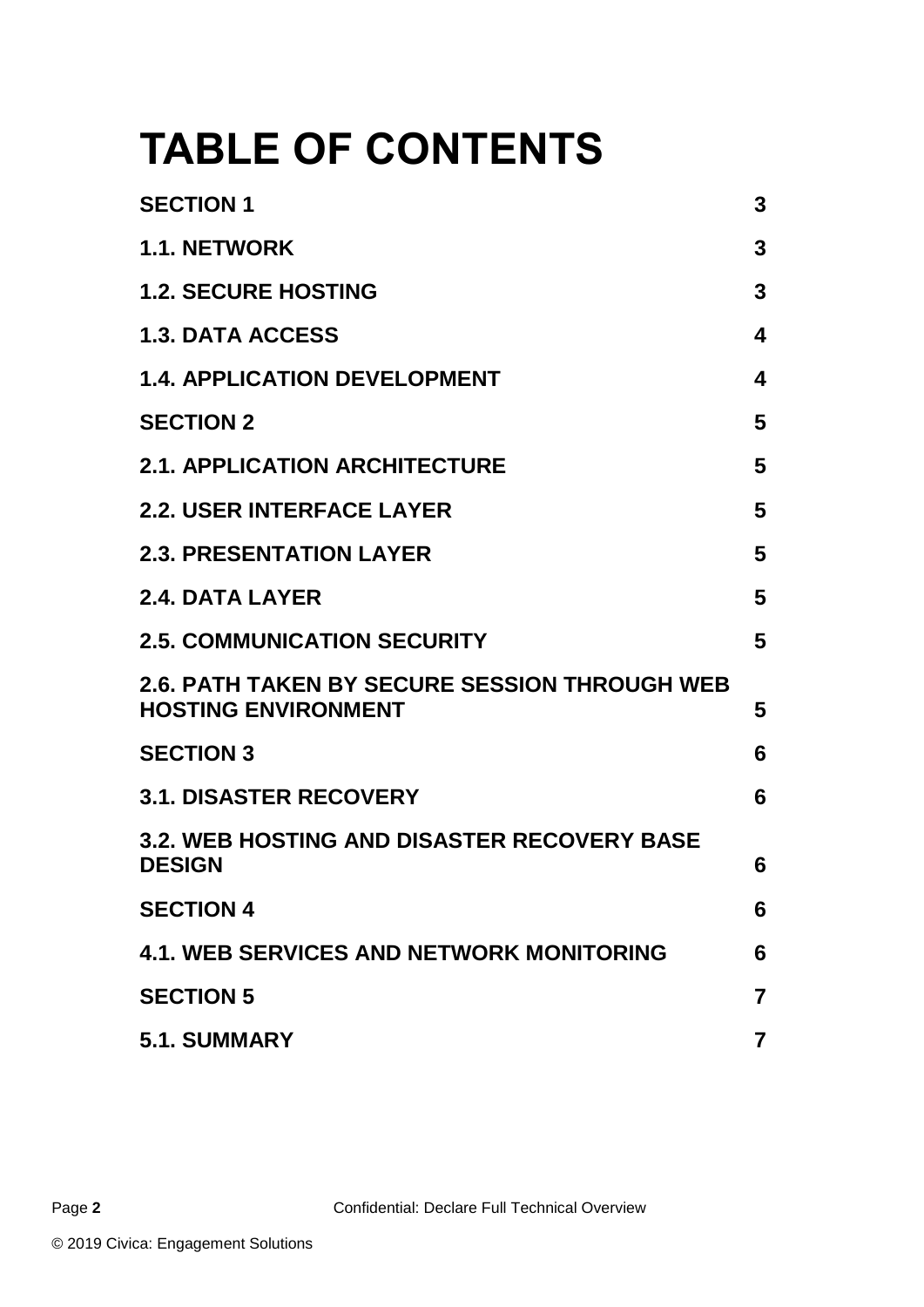## **SECTION 1**

#### <span id="page-2-0"></span>**1.1.Network**

Civica: Engagement Solutions's Declare application along with the application databases reside on high powered servers within defined security level segments. All hardware devices within Civica UK Ltd's live hosting environment are duplicated to facilitate a highly redundant and resilient network.

Market leading security appliances at the perimeter provide rich stateful inspection of traffic flows protecting the application servers from malicious activity. The Intrusion Detection and Prevention Systems detect suspected efforts of network intrusion by using specially designed intrusion detection parameters and automatically block these attempts at security breaches.

All servers and network devices follow the CIS (Center for Internet Security) guidelines which help reduce the attack surface through implementing best practise security configurations.

The application servers are load balanced to enhance performance and improve availability. Should one of the servers fail the other will automatically service the load until the failed server is returned back to its functioning state.

The database servers are hosted within an isolated network forcing database requests to be inspected a second time by the firewall. All databases, using live replication software, are replicated to a secondary offsite server which provides redundancy and disaster recovery *(explained in section 2)*. The databases are further protected with database level passwords and access-granting security features.

Weekly scans ensure our web sites, servers, and security devices are free of known vulnerabilities. It also determines whether our site passes the SANS Top 20 Internet Security Vulnerabilities list as defined by SANS, the FBI and FedCIRC.

Quarterly scans are carried out by an Approved Scanning Vendor (ASV) ensuring that the systems and Internet facing IPs adjacent to these systems are in line with PCI Compliance.

#### **1.2. Secure Hosting**

Civica: Engagement Solution's hosting environment is contained within the secure facilities managed by one of the world's leading communications providers. These facilities are in line with UK Government's exacting security standards:

- *Card key entry systems* the facility provides a secure environment that allows only authorized users to access the resources they need.
- *Diesel-powered emergency generators* the site is able to provide uninterrupted power in the event of an electrical power outage.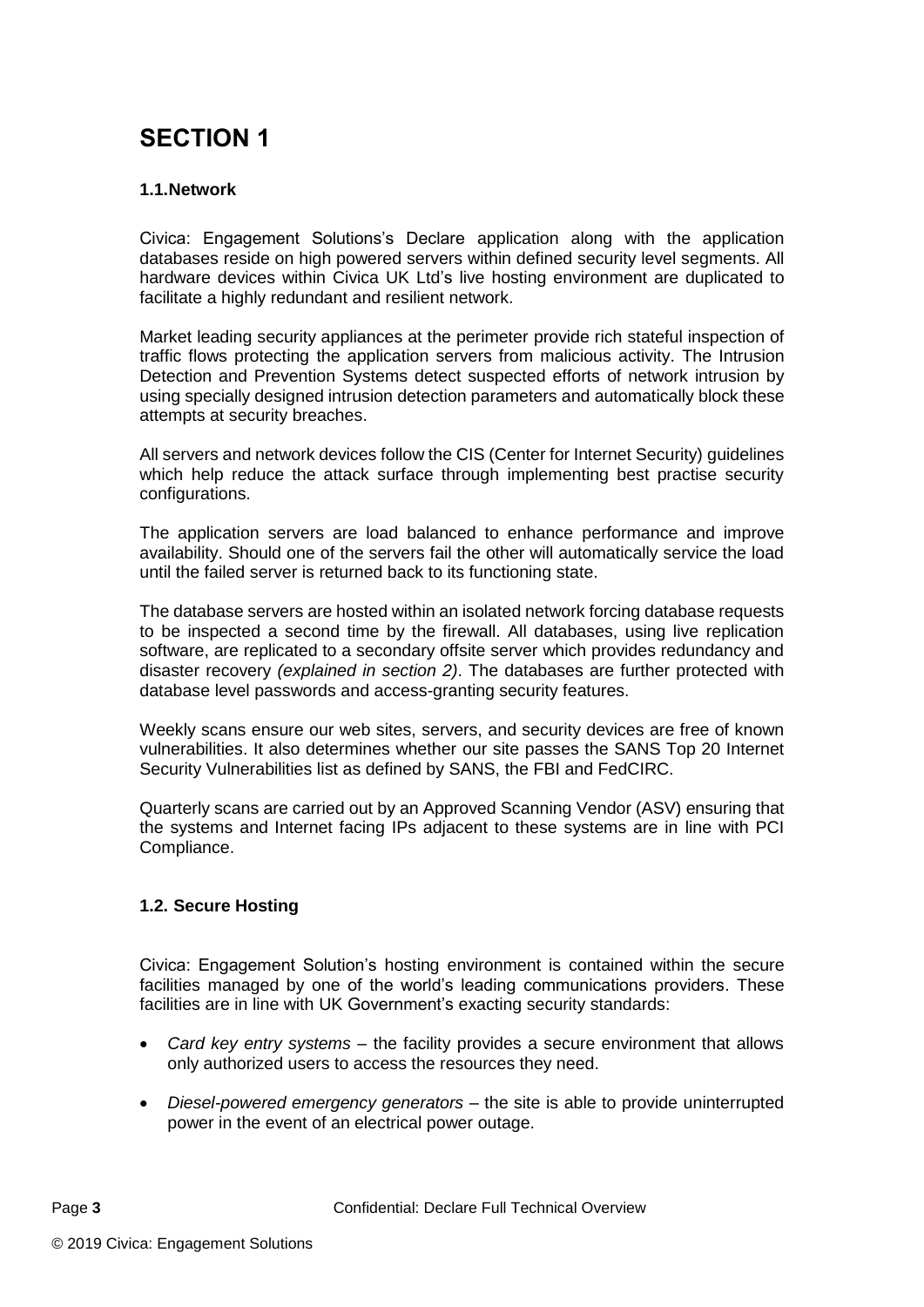- *Climate-controlled environment* sensors help maintain climate conditions at the facility to prevent any problems that may be precipitated by changes in temperature, moisture, etc.
- *Secure cabinets* within the facility, secure, tamper-resistant storage cabinets further protect the data.
- *Redundant Internet connections* redundant connections provide assurance that breakdowns in Internet connections do not disrupt online processes.
- *24-hour security* the hosting facility provides 24x7 monitoring, maintenance, and security, including video camera surveillance and dry fire suppression.

#### <span id="page-3-0"></span>**1.3.Data Access**

The security, integrity, and confidentiality of data is protected with a limited number of Civica: Engagement Solutions' employees allowed access to the databases. Accessing the production databases requires passwords from each member of the technical teams.

#### <span id="page-3-1"></span>**1.4.Application Development**

Application development proceeds through four discrete levels: *Programming, Testing, Client Review,* and *Production.* 

*Change Control* manages the transition of the application through the four levels of the development process. This ensures division of work and minimizes the potential for collusion.

- *Programming* develops the application and has access only to test data.
- *Testing* is performed by the QA department. The QA department has read-only access to the QA machines. Strict exit criteria must be passed for an application to be considered acceptable and to be moved to the next level.
- *Client Review* is the final phase of testing, where the final application build becomes production version of the application for the client to review.
- <span id="page-3-2"></span> *Production* oversees the hosting facility and is responsible for the security of the application. *Production* is the only group to use real data.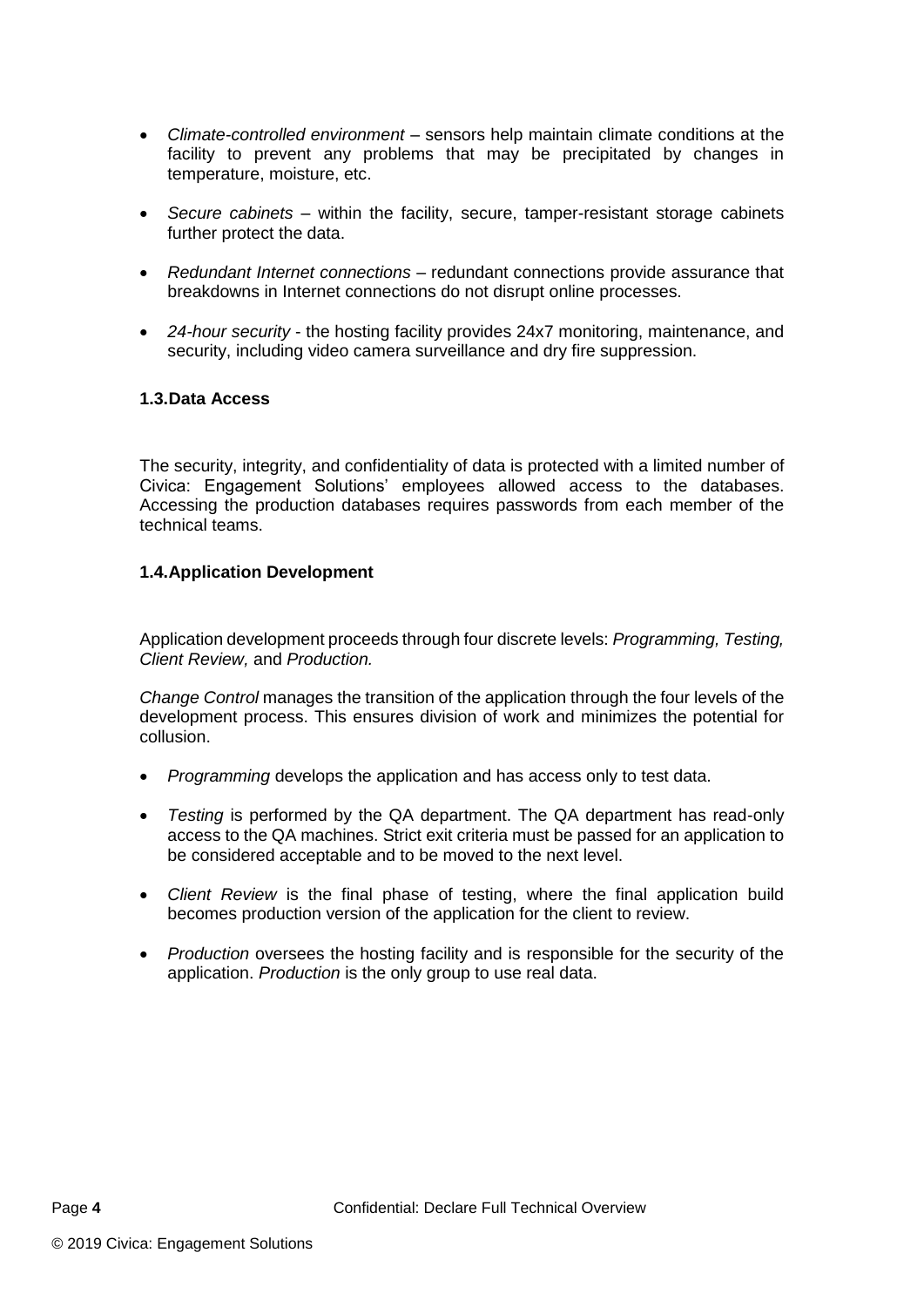### **SECTION 2**

#### <span id="page-4-0"></span>**2.1. Application Architecture**

The product is designed from the ground up as a secure, high-availability, n-tier internet-facing application.

The software is structured to take advantage of current mainstream Microsoft .NET technologies deployed in a secure Windows server-farm environment with redundancy and fail-over designed in.

The product does not require the installation of any software on the user's systems. A standard browser is all that is needed.

#### <span id="page-4-1"></span>**2.2. User Interface Layer**

<span id="page-4-2"></span>The user interface layer utilises the Declare system built in ASP.Net V4.

#### **2.3. Presentation Layer**

The Declare presentation layer runs on Web Servers.

#### **2.4. Data Layer**

<span id="page-4-3"></span>The data layer is implemented by connecting to an SQL Server database.

#### **2.5. Communication Security**

The security layer is handled by ASP.Net in-built authentication and SQL Server stored procedures.

#### <span id="page-4-4"></span>**2.7. Path taken by Secure Session through Web Hosting Environment**

Figure 1 displays and explains the logical path a secure web session takes when entering the hosting network.



Request then sent back to the users browser securely

Page 5 **5** Confidential: Declare Full Technical Overview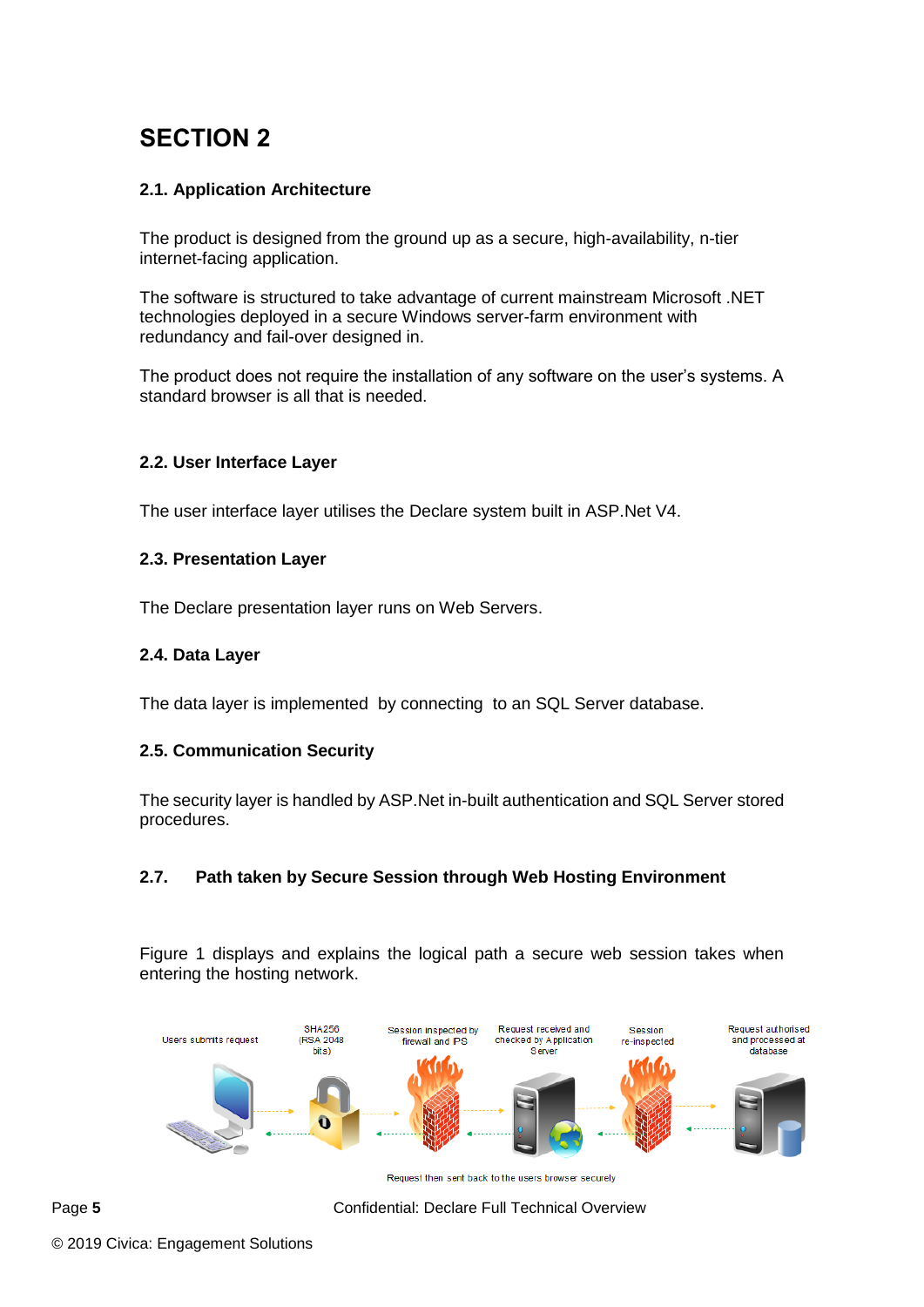#### Figure 1

## <span id="page-5-0"></span>**SECTION 3**

#### <span id="page-5-1"></span>**3.1. Disaster Recovery**

Civica: Engagement Solutions have implemented a disaster recovery plan to facilitate Web Service continuity should a major catastrophe take place at the Datacenter. The procedure would involve all Web Services being redirected to Divisional Head Office (DHO) where a 'skeleton network' would then service all incoming requests. This environment has redundant internet connections via two separate Points of Presence.

This would allow DHO to make the necessary arrangements to recover the Datacenter, or in worst case scenario, implement a new hosting environment at one of our service provider's alternate locations.

#### <span id="page-5-2"></span>**3.2. Web Hosting and Disaster Recovery Base Design**

Figure 2 displays DHO's live hosting infrastructure along with the skeleton network hosted at the failover site.





### <span id="page-5-3"></span>**SECTION 4**

#### <span id="page-5-4"></span>**4.1. Web Services and Network Monitoring**

Civica: Engagement Solutions have implemented several 24/7 monitoring services in order to proactively counteract and eliminate downtime.